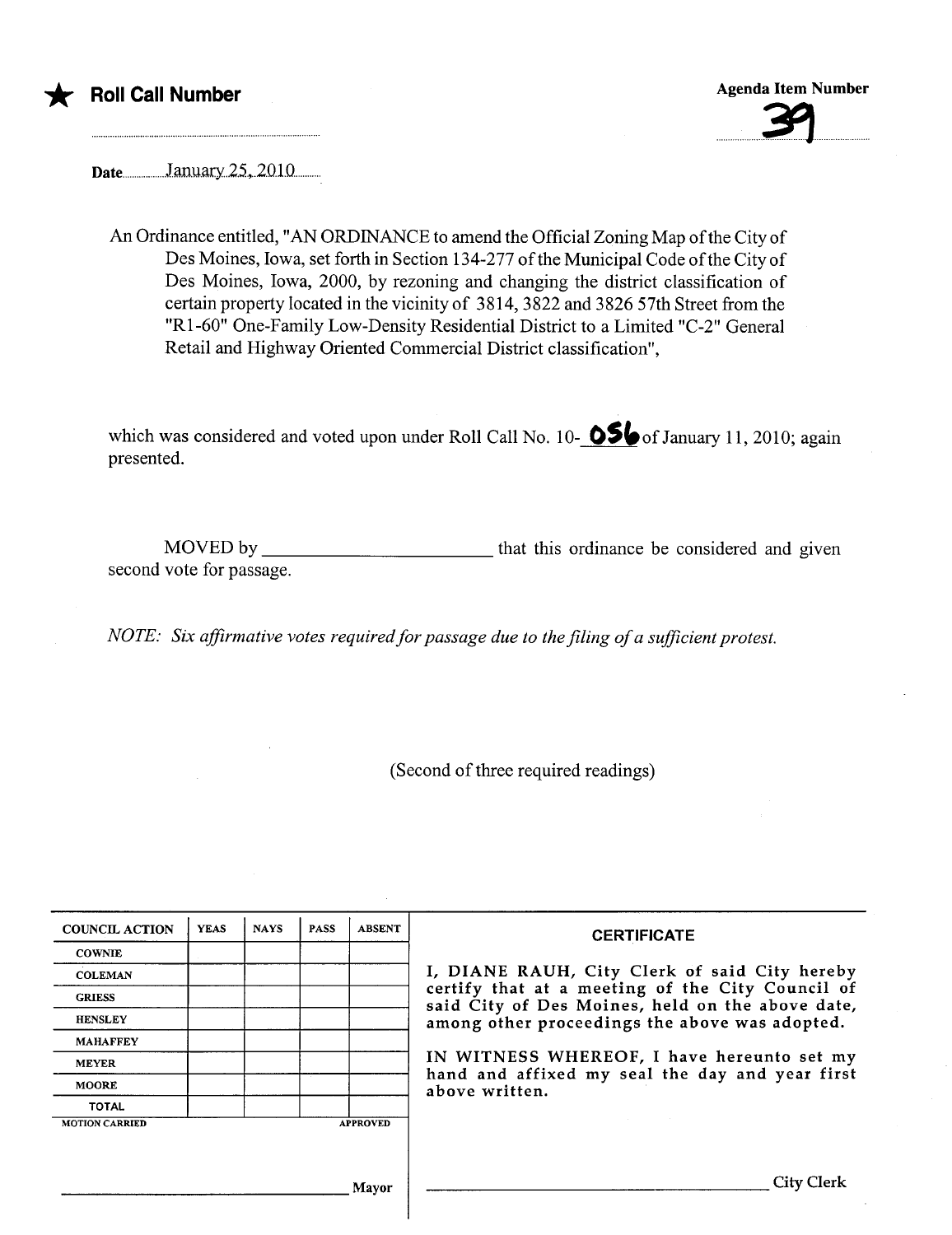

3a

January 21, 2010

Des Moines City Council

Dear Council Members;

As part of our rezoning application for 3814, 3822 and 3826  $-57<sup>th</sup>$  Street we are listing the efforts we've made to accommodate the immediate neighbors regarding the existing driveway to  $57<sup>th</sup>$  Street.

- · Installed a Right Turn Only sign at exit.
- · Installed a Stop Sign at exit after the January 11, 2010 Council meeting.
- · When weather permits, install speed bump in driveway per suggestion at Council meeting.
- · Complete landscaping of parking lot when weather permits.
- Provide more buffering to north side of  $3818 57$ <sup>th</sup> Street than required by code.
- · We were scheduled to be at the Merle Hay Neighborhood Association on January 21 to review plans, but that meeting has been postponed until January 28, which we wil attend.
- · Letters have been sent to each neighbor who fied a written protest.
	- · We had previously (October, 2009) offered to provide landscaping to the two homes immediately across from the driveway (3823 and 3827  $-57<sup>th</sup>$  Street).
	- We have now extended that offer to an additional neighbor on each side (3819 and 3831  $-57<sup>th</sup>$ Street) as well as the two previous homes.
	- A letter has been sent to the owners of 3818  $57<sup>th</sup>$  Street (c/o their attorney) asking again for written instructions regarding fence improvements on the north edge of their property.
	- · All protesting neighbors have been asked in writing for any other suggestions they have to reduce the impact of the driveway. To date, no replies have been received to any of these offers.
- · We previously scheduled a neighborhood meeting and sent invitations to all neighbors within 250 feet. Only a representative of the Merle Hay Neighborhood Association attended.

We appreciate your support of this rezoning request on January 11, 2010, and ask for your support for the second reading and waiver of the third reading.

Sincerely,

Rich Eychaner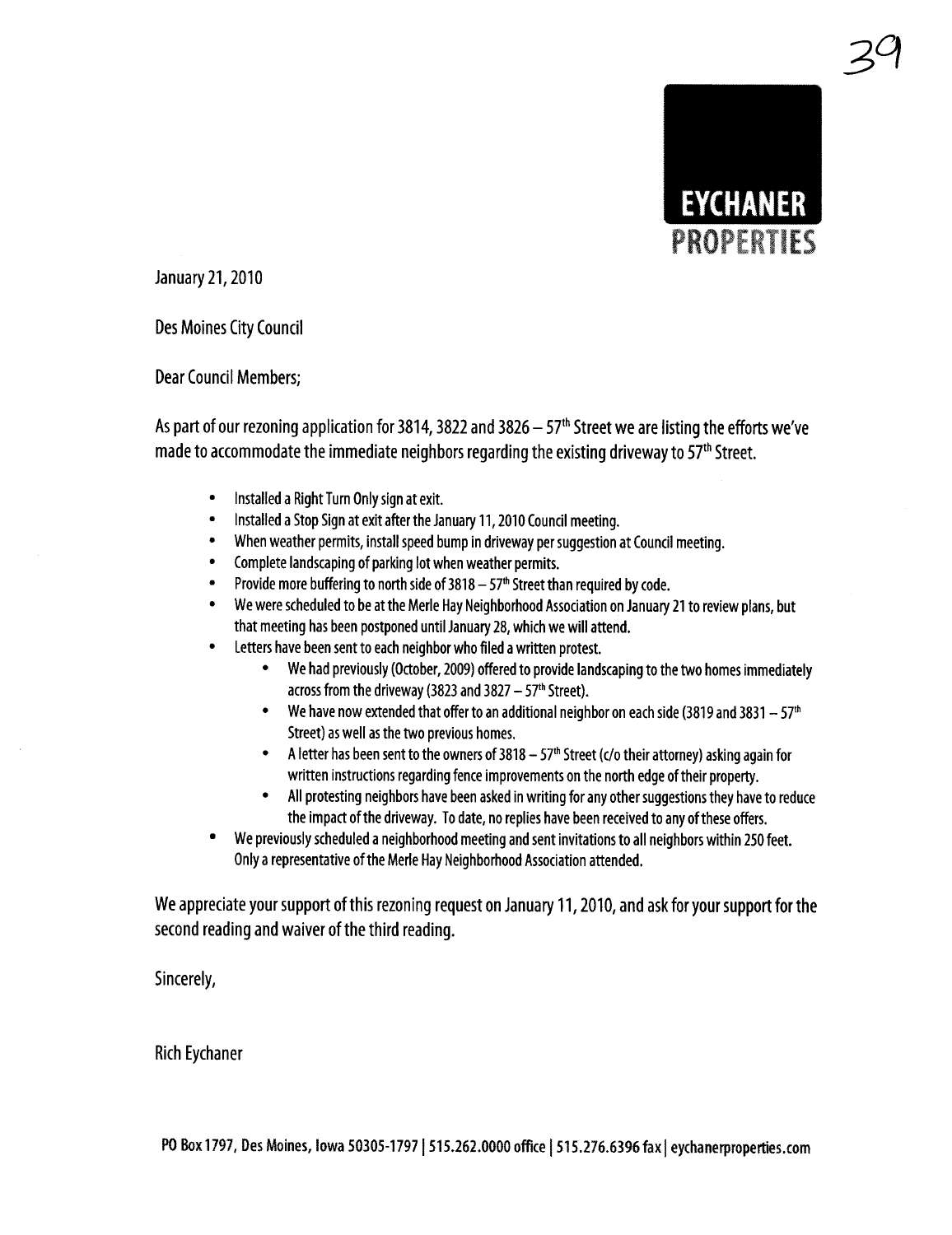ORDINANCE NO.



ORDINANCE NO. 124 277 of the Map of the City of Des Moines, Iowa, set forth in Section 134-277 of the Muncipal Code of the City of Des Moines, Iowa, 2000, by rezoning and changing the district classification of certain property located in the vicinity of 3814, 3822 and 3826 57th Street from the "R1-60" One-Family Low-Density Residential District to a Limited "C-2" General Retail and Highway Oriented Commercial District classification.

Be It Ordained by the City Council of the City of Des Moines, Iowa:

Section 1. That the Official Zoning Map of the City of Des Moines, Iowa, set forth in

Section 134-277 of the Municipal Code of the City of Des Moines, Iowa, 2000, be and the same is

hereby amended by rezoning and changing the district classification of certain property located in the

vicinty of3814, 3822 and 3826 57th Street, more fully described as follows, from the "Rl-60" One-

Family Low-Density Residential District to a Limited "C-2" General Retail and Highway Oriented

Commercial District classification:

The East 130 feet of Lots 36 and 37, Block P, Aviation Park, an Official Plat, all now included in and forming a part of the City of Des Moines, Polk County, Iowa (hereinafter referred to as  $"3814\;57th$  Street"); AND,

The East 130 feet of Lots 31, 32 and 33, and the North 10 feet of the East 130 feet Lot 34, Block P, Aviation Park, an Official Plat, all now included in and forming a part of the City of Des Moines, Polk County, Iowa (hereinafter referred to as "3822-3826 57th Street ").

Sec. 2. That this ordiance and the zoning granted by the terms hereof are subject to the

following imposed additional conditions which have been agreed to and accepted by execution of an

Acceptance of Rezoning Ordinance by all owners of said property and are binding upon the owners

and their successors, heirs, and assigns as follows:

- 1. The property at 3814 57th Street shall be subject to the following conditions:
	- A. No buildings or parking (except drive entrances) shall be constructed or maintained within 30 feet of the front property line along  $57<sup>th</sup>$  Street so long as there are singlefamily dwelling properties directly adjoining 3814 57th Street.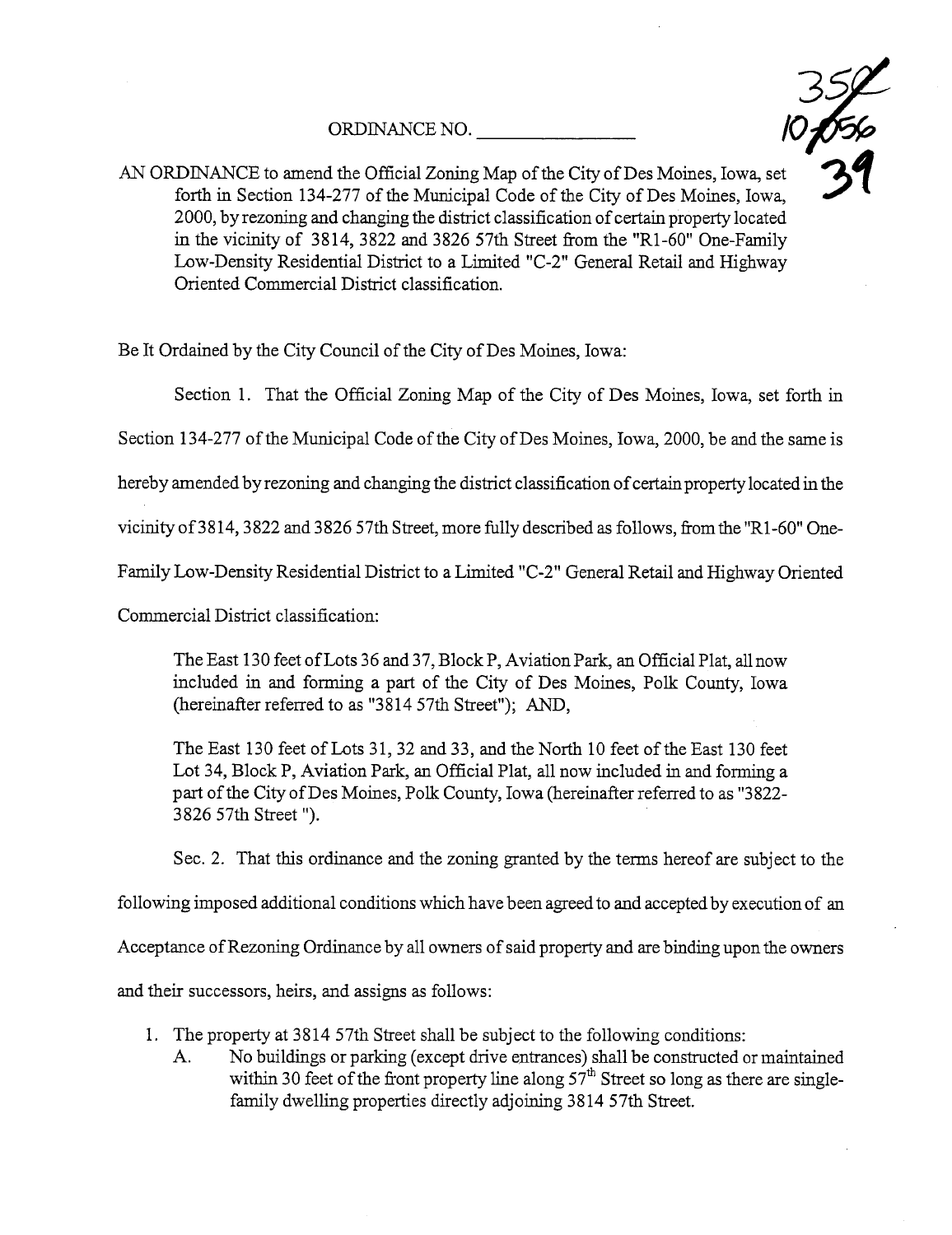$\sqrt{\frac{1}{\rho}}$ 

- 'B. The following uses of structures and land shall be prohibited on 3814 57th Street:
	- (1) Adult entertainment business;<br>(2) Automobile, trailer, motorcycle
	- Automobile, trailer, motorcycle, boat, and farm implement establishments for display, hire, rental, and sales;
	-
	- (3) Off-premises advertising signs;<br>(4) Package goods stores for the sal (4) Package goods stores for the sale of alcoholic beverages;<br>(5) Pawn businesses;
	- (5) Pawn businesses;<br>(6) Financial service
	- Financial service centers that provide check cashing and loans secured by post dated checks or payroll guarantee as their primary activity; and
	- (7) Communication Towers.
- C. Any redevelopment of 3814 57th Street shall be subject to Site plan review by the Plan and Zoning Commission.
- 2. The property at 3822-3826 57th Street shall be subject to the following conditions:
	- A. No buildings or parking (except drive entrances) shall be constructed or maintained within 30 feet of the front property line along  $57<sup>th</sup>$  Street so long as there are singlefamily dwelling properties directly adjoining 3822-3826 57th Street.
	- B. Only the following uses of structures or land shall be permitted upon 3822-3826 57th Street: Parking lot and access driveway to 57th Street.
	- C. Any redevelopment of3822-3826 57th Street shall be subject to Site plan review by the Plan and Zoning Commission.
	- Sec. 3. This ordinance shall be in full force and effect from and after its passage and

publication as provided by law.

Sec. 4. The City Clerk is hereby authorized and directed to cause a certified copy of the

Acceptance of Rezoning Ordinance, this ordinance, a vicinity map, and proof of publication of this

ordinance, to be properly filed in the office of the Polk County Recorder.

FORM APPROVED:

 $\frac{V_{\text{C}}}{V_{\text{Roger K. Brown}}}$ 

Assistant City Attorney G:\SHARED\LEGAL\BROWN\REZONING\Eychaner RC Hrg.doc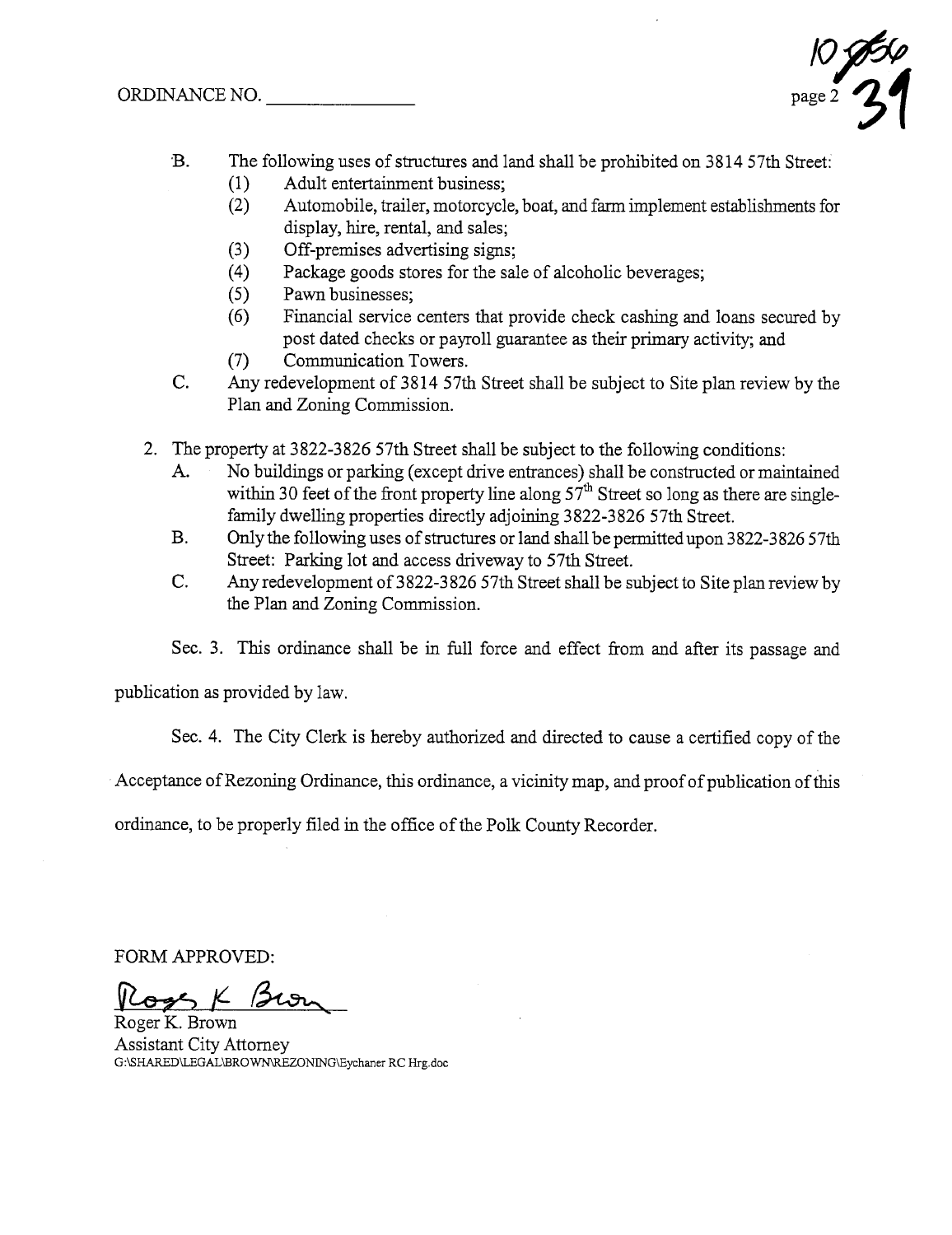$\mathcal{L}$  $\frac{352}{100}$ 

 $\mathcal{L}$ 

 $\langle \cdot \rangle$ 

#### ITEM # 35C

| Request from Rich Eychaner (owner) to rezone property located in the 3814, 3822 &                               |                             |                                                                                                                                                                                                                                                               |                                                                       |                         |  |                        |               | File # |              |  |
|-----------------------------------------------------------------------------------------------------------------|-----------------------------|---------------------------------------------------------------------------------------------------------------------------------------------------------------------------------------------------------------------------------------------------------------|-----------------------------------------------------------------------|-------------------------|--|------------------------|---------------|--------|--------------|--|
| 3826 57 <sup>th</sup> Street. Subject property also owned by AZ, LLC represented by Rich<br>Eychaner (officer). |                             |                                                                                                                                                                                                                                                               |                                                                       |                         |  |                        | ZON2009-00217 |        |              |  |
| Description<br>of Action                                                                                        |                             | Rezone property from "R1-60" One-Family Low-Density Residential District to Limited "C-<br>2" General Retail and Highway Oriented Commercial District, to allow redevelopment for a<br>commercial center and associated loading and off-street parking areas. |                                                                       |                         |  |                        |               |        |              |  |
| 2020 Community<br><b>Character Plan</b>                                                                         |                             |                                                                                                                                                                                                                                                               |                                                                       | Low-Density Residential |  |                        |               |        |              |  |
| Horizon 2025<br><b>Transportation Plan</b>                                                                      |                             |                                                                                                                                                                                                                                                               | No Planned Improvements                                               |                         |  |                        |               |        |              |  |
| <b>Current Zoning District</b>                                                                                  |                             |                                                                                                                                                                                                                                                               | "R1-60" One-Family Low-Density Residential District,                  |                         |  |                        |               |        |              |  |
| <b>Proposed Zoning District</b>                                                                                 |                             |                                                                                                                                                                                                                                                               | Limited "C-2" General Retail and Highway Oriented Commercial District |                         |  |                        |               |        |              |  |
| <b>Consent Card Responses</b>                                                                                   |                             |                                                                                                                                                                                                                                                               | In Favor                                                              |                         |  | Not in Favor           | Undetermined  |        | % Opposition |  |
| Inside Area                                                                                                     |                             |                                                                                                                                                                                                                                                               |                                                                       |                         |  |                        | 25            |        |              |  |
| Outside Area                                                                                                    |                             |                                                                                                                                                                                                                                                               |                                                                       | $\overline{2}$          |  |                        |               |        |              |  |
|                                                                                                                 | Approval<br>Plan and Zoning |                                                                                                                                                                                                                                                               |                                                                       | $7-3; 9-1$              |  | Required 6/7 Vote of   |               | Yes    | X            |  |
| <b>Commission Action</b><br>Denial                                                                              |                             |                                                                                                                                                                                                                                                               |                                                                       |                         |  | the City Council<br>No |               |        |              |  |

Rich Eychaner - 3814, 3822 & 3826 57th Street

 $\langle \cdot \rangle$ 

#### ZON2009-00217

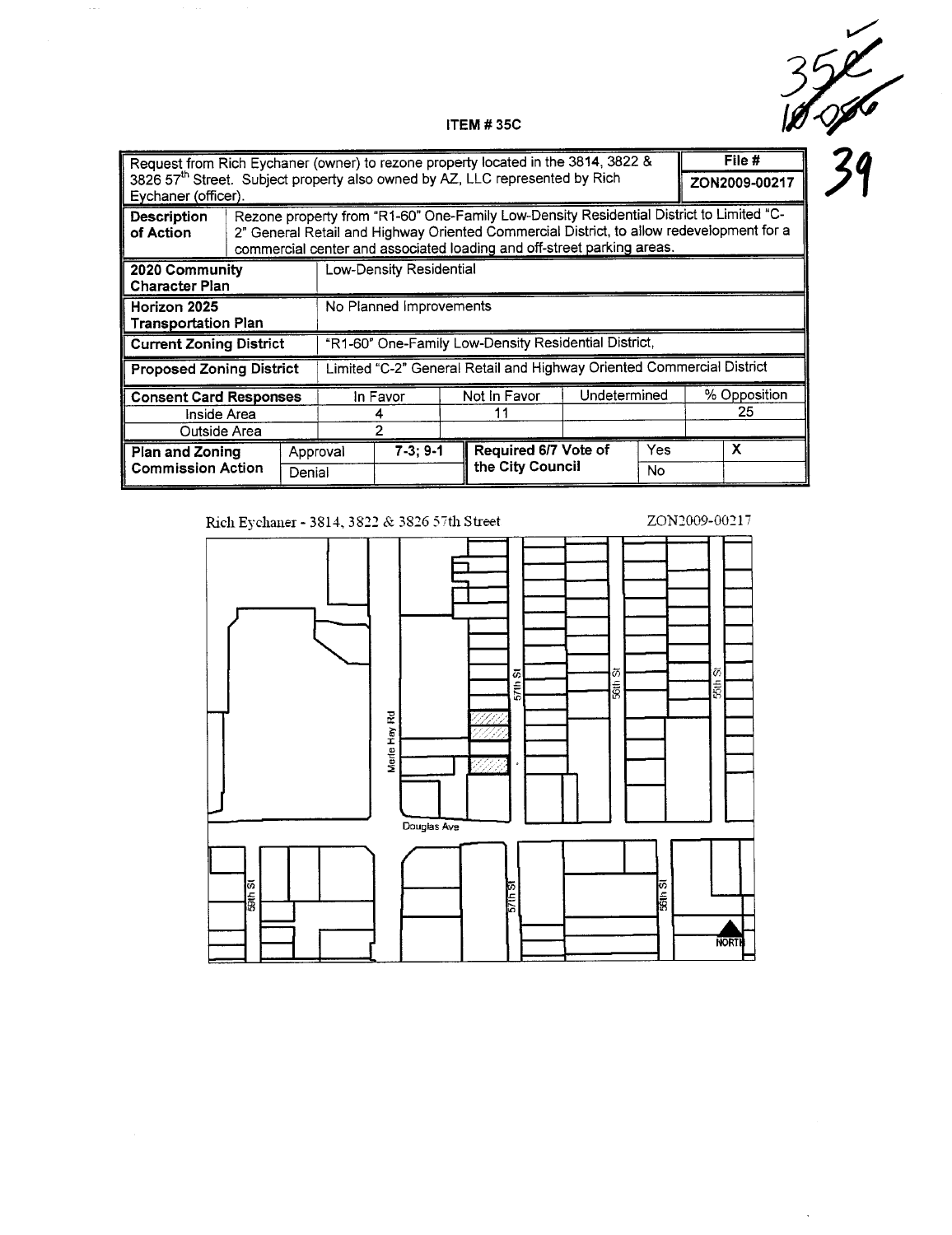| Prepared by:       | Roger K. Brown, Assistant City Attorney, 400 Robert Ray Dr., Des Moines, IA            |
|--------------------|----------------------------------------------------------------------------------------|
|                    | 515/283-4541<br>50309                                                                  |
| Return Address:    | City Clerk - City Hall, 400 Robert Ray Dr., Des Moines, IA 50309                       |
| Taxpayer:          | No change                                                                              |
|                    | Title of Document: Acceptance of Rezoning Ordinance                                    |
| Grantor's Name:    | Rich Eychaner and AZ, LLC                                                              |
| Grantee's Name:    | City of Des Moines, Iowa                                                               |
| Legal Description: |                                                                                        |
|                    | The East 130 feet of Lots 31, 32, 33, 36, 37, and the North 10 feet of the East 130    |
|                    | feet Lot 34, Block P, Aviation Park, an Official Plat, all now included in and forming |
|                    | a part of the City of Des Moines, Polk County, Iowa (hereinafter referred to as the    |
| "Property").       |                                                                                        |
|                    |                                                                                        |

# ACCEPTANCE OF REZONING ORDINANCE

The undersigned hereby state, warrant and agree as follows:

1. That Rich Eychaner, a single person, is the sole owner of the portion of the Propert commonly known as 3814 57th Street, and more specifically described as follows:

The East 130 feet of Lots 36 and 37, Block P, Aviation Park, an Official Plat, all now included in and forming a part of the City of Des Moines, Polk County, Iowa (hereinafter referred to as "3814 57th Street").

2. That in the event the City of Des Moines, Iowa, acts to rezone 3814 57th Street from the "R1-60" One-Family Low-Density Residential District to a Limited "C-2" General Retail and Highway Oriented Commercial District classification, Rich Eychaner agrees and accepts on behalf of the owners to the imposition of the following conditions to run with the land and be binding upon all successors, heirs and assigns as part of the ordinance so rezoning such land:

- A. No buildings or parking (except drive entrances) shall be constructed or maintained within 30 feet of the front property line along  $57<sup>th</sup>$  Street so long as there are singlefamily dwelling properties directly adjoining 3814 57th Street.
- B. The following uses of structures and land shall be prohibited on 3814 57th Street: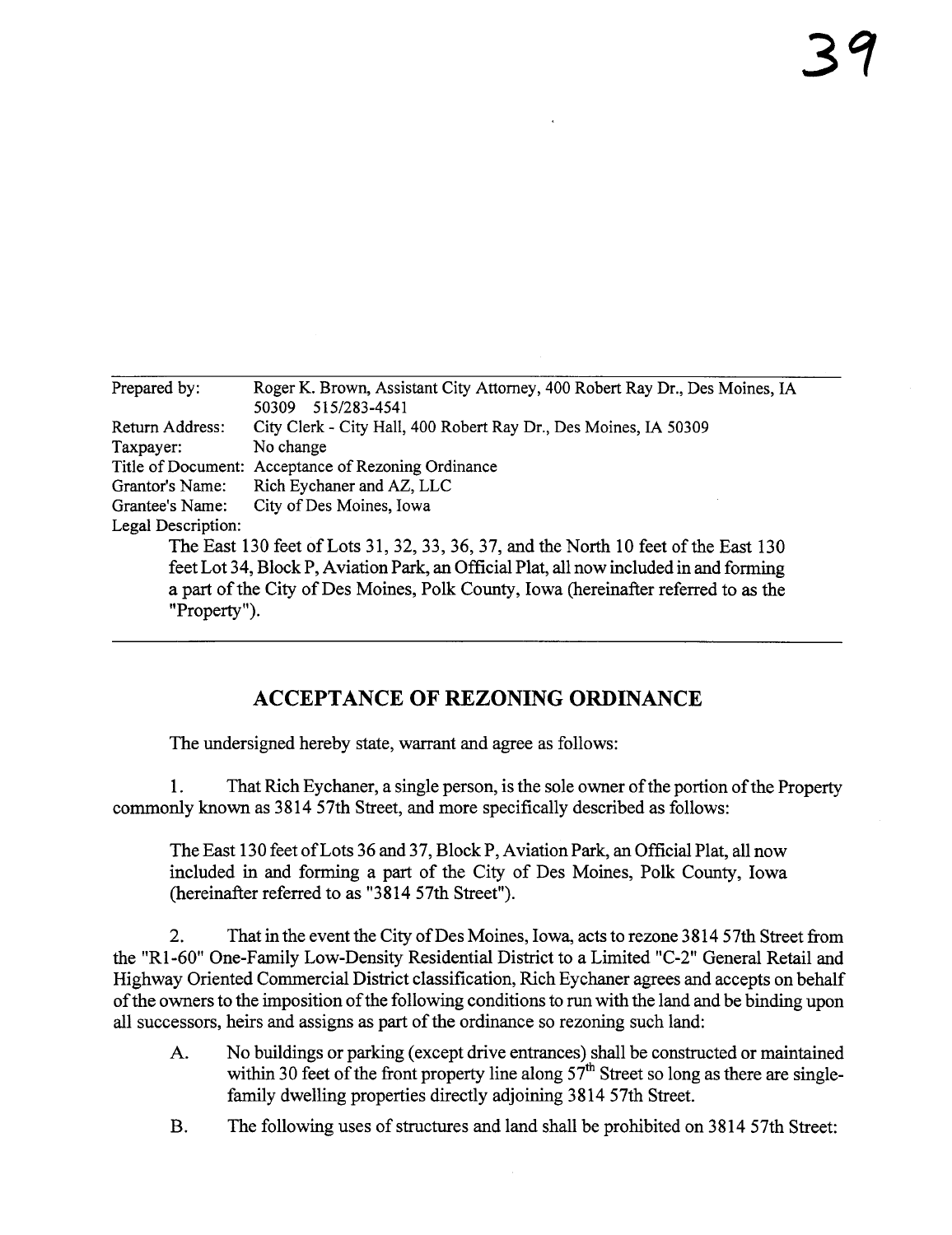- (1) Adult entertainment business;<br>(2) Automobile, trailer, motor
- Automobile, trailer, motorcycle, boat, and farm implement establishments for display, hire, rental, and sales;
- 
- (3) Off-premises advertising signs;<br>(4) Package goods stores for the sal (4) Package goods stores for the sale of alcoholic beverages;<br>(5) Pawn businesses;
- (5) Pawn businesses;<br>(6) Financial service
- Financial service centers that provide check cashing and loans secured by post dated checks or payroll guarantee as their primary activity; and
- (7) Communication Towers.
- C. Any redevelopment of 3814 57th Street shall be subject to Site plan review by the Plan and Zoning Commission.

3. That AZ, LLC, an Iowa limited liability company, is the sole owner of the portion of the Property commonly known as 3822-3826 57th Street, and more specifically described as follows:

The East 130 feet of Lots 31, 32 and 33, and the North 10 feet of the East 130 feet Lot 34, Block P, Aviation Park, an Official Plat, all now included in and forming a part of the City of Des Moines, Polk County, Iowa (hereinafter referred to as "3822-3826 57th Street ").

4. That in the event the City of Des Moines, Iowa, acts to rezone 3822-3826 57th Street from the "R1 -60" One-Family Low-Density Residential District to a Limted "C-2" General Retal and Highway Oriented Commercial District classification, AZ, LLC, agrees and accepts on behalf of the owners to the imposition of the following conditions to run with the land and be binding upon all successors, heirs and assigns as part of the ordinance so rezoning such land:

- A. No buildings or parking (except drve entrances) shall be constructed or maintained within 30 feet of the front property line along  $57<sup>th</sup>$  Street so long as there are singlefamily dwelling properties directly adjoining 3822-3826 57th Street.
- B. The following uses of structues and land shall be prohibited on 3822-3826 57th Street:
	-
	- (1) Adult entertainment business;<br>(2) Automobile, trailer, motorc Automobile, trailer, motorcycle, boat, and farm implement establishments for display, hie, rental, and sales;
	-
	- (3) Off-premises advertising signs;<br>(4) Package goods stores for the sal (4) Package goods stores for the sale of alcoholic beverages;<br>(5) Pawn businesses;
	- (5) Pawn businesses;<br>(6) Financial service
	- Financial service centers that provide check cashing and loans secured by post dated checks or payroll guarantee as their primary activity;
	- (7) Communication Towers; and,<br>(8) General motor vehicle repair.
	- General motor vehicle repair.
- C. Any redevelopment of3822-3826 57th Street shall be subject to Site plan review by the Plan and Zoning Commission.
- 5. A certified copy of the rezoning ordinance shall be attached hereto, and a certified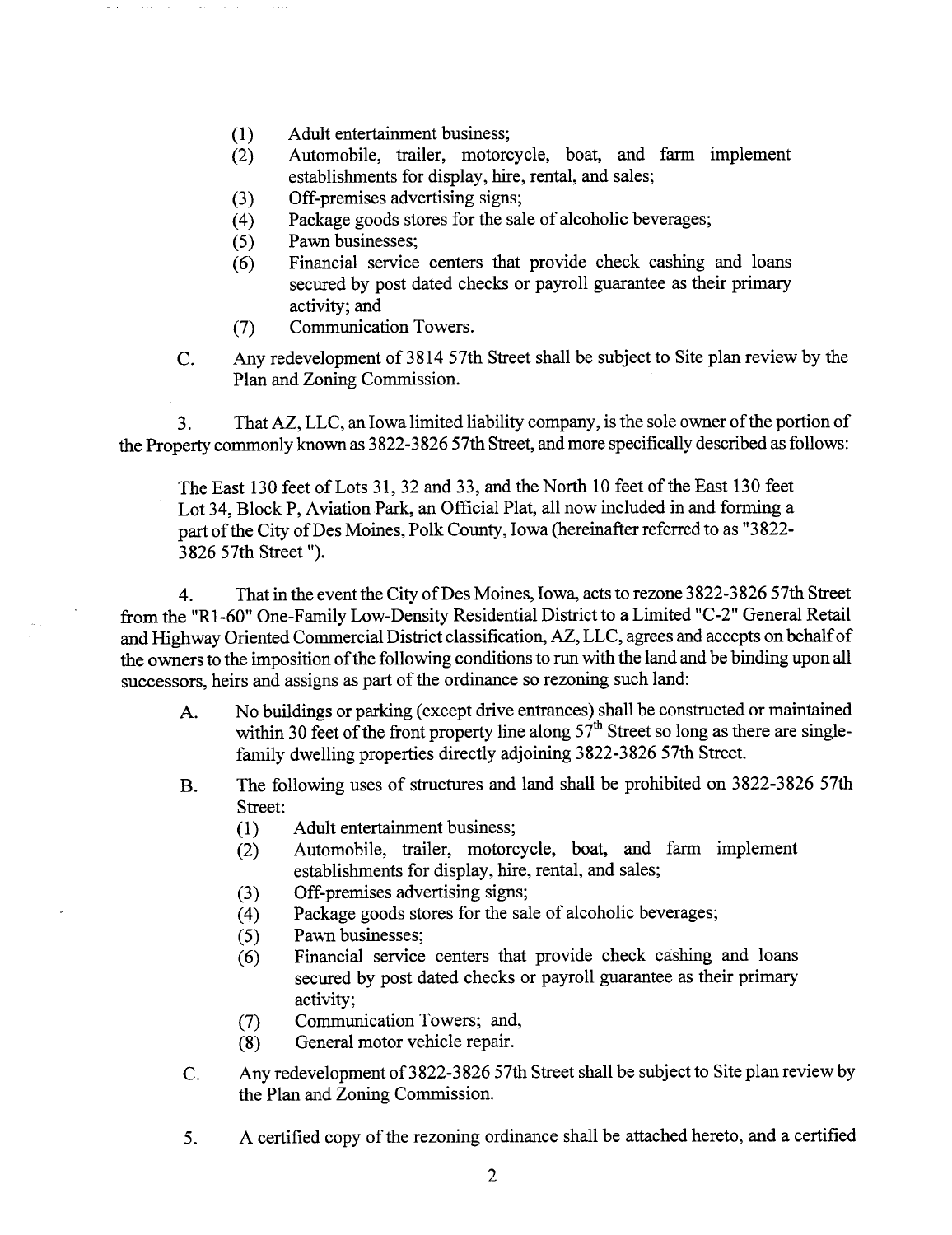copy of ths document and the rezonig ordinance shall be recorded by the City in the land records of the County Recorder to memorialize the rezoning of the Property as identified above.

6. That in the event any portion of the Property is hereafter rezoned to a district classification different from Limited "C-2", then this Acceptance shall be immediately terminated as applied to the real estate so rezoned on the effective date of such rezonig, and the conditions agreed to herein shall be rendered null and void, provided, if there be any such rezoning to a more restricted zoning classification, any then legal actual use of such real estate shall become a legal non-conforming use.

The words and phrases herein, including acknowledgment hereof, shall be constred as in the singular or plural number, and as masculine or feminine gender, according to the context.

und Ly Marie

State of Iowa ) ss: County of Polk )

This instrument was acknowledged before me on January  $\mathcal{B}$ , 2010, by Rich Eychaner, to me personally known.

**ANDREW L. BURTON**<br>Commission Number 747365 Framewood Mumber 747365<br>My Commission Expires: My commission expires: (12/10)<br>My commission expires: (12/10)

Notary Public in the State of Iowa

1 Manage Rich

State of Iowa ) ss: County of Polk )

This instrument was acknowledged before me on January  $\mathcal{S}$ , 2010, by Rich Eychaner as the Manager of AZ, LLC, an Iowa limited liability company, on behalf of whom the instrument was executed.



Notary Public in the State of Iowa My commission expires:  $6/18/16$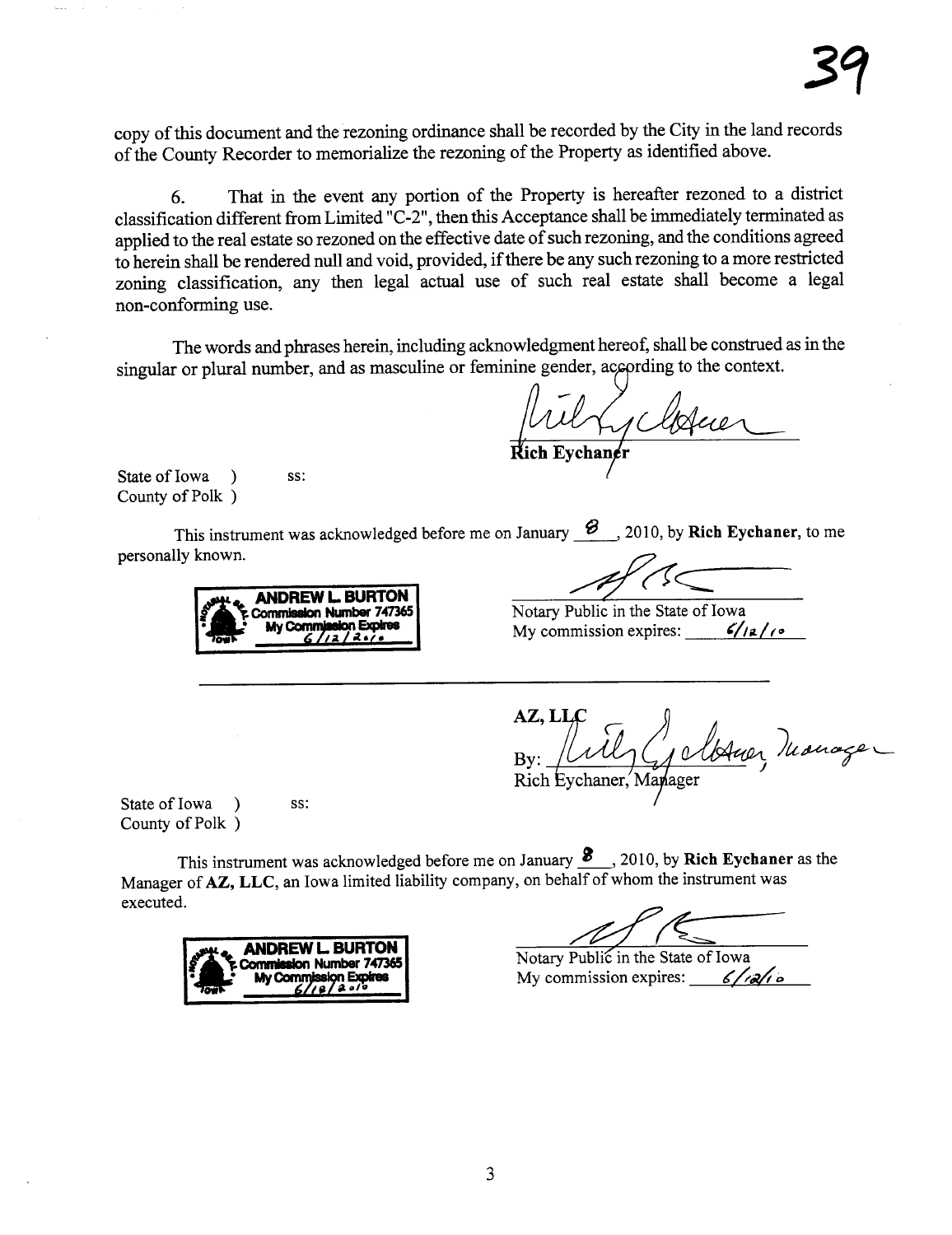

December 18, 2009

Honorable Mayor and City Council City of Des Moines, Iowa

Members:

Communication from the City Plan and Zoning Commission advising that at their meeting held December 17, 2009, the following action was taken:

### COMMISSION RECOMMENDATION:

Mike Simonson removed himself from consideration of the item due to conflict of interest as he represents the applicant and property owner.



ARMORY BUILDING 602 ROBERT D..RAY DRIVE DES MOINES, IOWA 50309 -1881  $(515)$  283-4182

> ALL-AMERICA CITY 1949, 1976. 1981 2003

After public hearing, the members voted 10-0 as follows:

| Commi <u>ssion Action:</u> | <b>Yes</b> | <b>Nays</b> | Pass | Absent |
|----------------------------|------------|-------------|------|--------|
| Leisha Barcus              |            |             |      |        |
| JoAnne Corigliano          | х          |             |      |        |
| <b>Shirley Daniels</b>     | Х          |             |      |        |
| Jacqueline Easley          | Х          |             |      |        |
| Dann Flaherty              | X          |             |      |        |
| Ted Irvine                 |            |             |      | х      |
| Jeffrey Johannsen          |            |             |      | Χ      |
| Greg Jones                 | x          |             |      |        |
| Jim Martin                 | х          |             |      |        |
| <b>Brian Millard</b>       | х          |             |      |        |
| William Page               | х          |             |      |        |
| Mike Simonson              |            |             |      | х      |
| Kent Sovern                | х          |             |      |        |
|                            |            |             |      |        |

APPROVAL of a request from Rich Eychaner (owner), for property located in the 3814,3822 & 3826 57th Street to find the requested rezoning not in conformance with the existing Des Moines' 2020 Community Character Plan.

By separate motion Commissioners recommended 8-2 as follows:

| <b>Commission Action:</b> | Yes | <b>Nays</b> | Pass | Absent |
|---------------------------|-----|-------------|------|--------|
| Leisha Barcus             | X.  |             |      |        |
| JoAnne Corigliano         | Χ   |             |      |        |
| <b>Shirley Daniels</b>    | Х   |             |      |        |
| Jacqueline Easley         | Χ   |             |      |        |
| Dann Flaherty             |     | х           |      |        |
| Ted Irvine                |     |             |      | Х      |
| Jeffrey Johannsen         |     |             |      | Χ      |
| Greg Jones                | x   |             |      |        |
| Jim Martin                |     | Χ           |      |        |
| Brian Millard             | Χ   |             |      |        |
| William Page              | χ   |             |      |        |
| Mike Simonson             |     |             |      | х      |
| Kent Sovern               |     |             |      |        |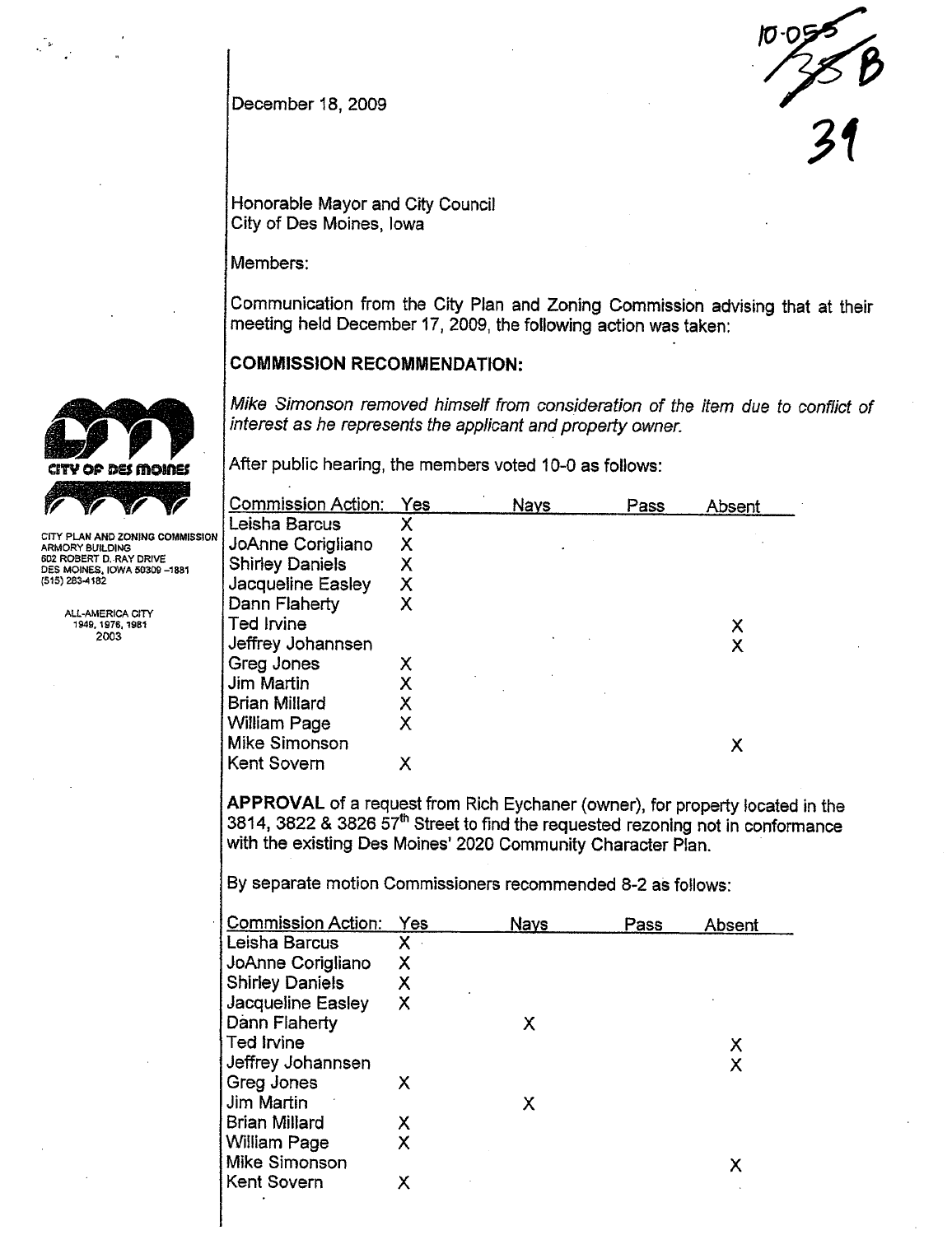APPROVAL of the requested amendment to the existing Des Moines' 2020 Community Character Plan revising the future land use designation from Low Density Residential to Commercial: Auto- Oriented Small-Scale Strip Development. 21-2009-4.10

Commission Action: Yes Nays Pass Absent<br>Leisha Barcus X Leisha Barcus X<br>JoAnne Corigliano X JoAnne Corigliano X Shirley Daniels X<br>Jacqueline Easley X Jacqueline Easley Dann Flaherty X Ted Irvine X<br>Ted Irvine X<br>Affray Johanneen X Jeffrey Johannsen <sup>X</sup> Greg Jones Jim Martin X **Brian Millard** Willam Page . X William Page<br>
Mike Simonson X<br>
Kent Sovern X Kent Sovern

By separate motion Commissioners recommended 7-3 as follows:

APPROVAL of a request to rezone 3814 57<sup>th</sup> Street from "R1-60" One Family Low-Density Residential District to a Umited "c-2" General Retail and Highway Oriented Commercial District subject to the following:

- 1. No buildings or parking (except drive entrances) shall be constructed within 30 feet of the front property line along 57<sup>th</sup> Street so long as there are single-family dwelling properties directly adjoining the subject property. (3818 57<sup>th</sup> Street)
- 2. Prohibiting the uses of:
	- a. Adult entertainment business,
	- b. Vehicle display,
	- c. Off-premises advertising signs,
	- d. Package goods stores for sale of liquor,
	- e. Pawn brokerages,
	- f. Financial service centers that provide check cashing and loans secured by post dated checks or payroll guarantee as their primary activity; and
	- g. Communication Towers,
	- h. General motor vehicle repair.
	- h. Any redevelopment of the site shall be subject to Site plan review by the Plan and Zoning **Commission**

By separate motion Commissioners recommended 9-1 as follows:

| <b>Commission Action:</b>   | Yes | <b>Nays</b> | Pass | Absent |
|-----------------------------|-----|-------------|------|--------|
| Leisha Barcus               |     |             |      |        |
| JoAnne Corigliano           | X   |             |      |        |
| <b>Shirley Daniels</b>      | х   |             |      |        |
| Jacqueline Easley           | X   |             |      |        |
| Dann Flaherty<br>Ted Irvine |     |             |      | х      |
| Jeffrey Johannsen           |     |             |      | х      |
| Greg Jones                  | х   |             |      |        |
| Jim Martin                  | х   |             |      |        |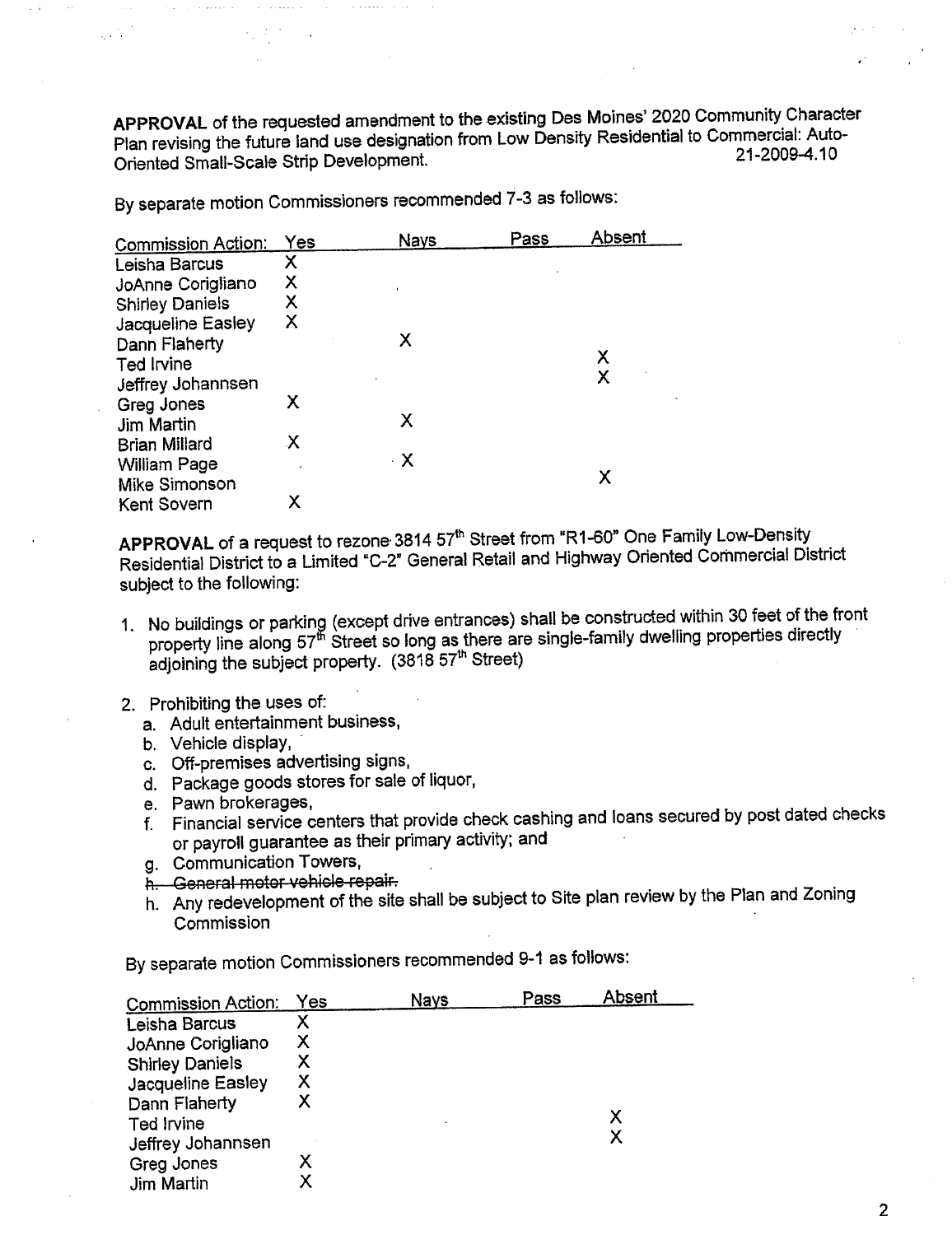| <b>Brian Millard</b> | x |   |  |
|----------------------|---|---|--|
| <b>William Page</b>  | х |   |  |
| Mike Simonson        |   |   |  |
| Kent Sovern          |   | х |  |

APPROVAL of a request to rezone 3822 57<sup>th</sup> Street and 3826 57<sup>th</sup> Street from "R1-60" One Family Low-Density Residential District to a Limited "C-2" General Retail and Highway Oriented Commercial District subject to the following:

- 1. No buildings or parking (except drive entrances) shall be constructed within 30 feet of the front property line along 57<sup>th</sup> Street so long as there are single-family dwelling properties directly adjoining the subject property.
- 2. The only use of the property shall be a parking lot and access driveway to  $57<sup>th</sup>$  Street.

#### Written Responses

2 In Favor

4 In Opposition

#### STAFF RECOMMENDATION TO THE P&Z COMMISSION

Part A) Staff recommends that the Commission find the requested rezoning not in conformance with the existing Des Moines' 2020 Community Character Plan.

Part B) Staff recommends approval of the requested amendment to the Des Moines' 2020 Community Character Plan revising the future land use designation from Low Density Residential to Commercial: Auto-Oriented Small-Scale Strip Development.

Part C) Staff recommends approval of rezoning the property to a Limited "C-2" General Retail and Highway Oriented Commercial District subject to the following:

- 1. No buildings or parking (except drive entrances) shall be constructed within 30 feet of the front property line along 57<sup>th</sup> Street so long as there are single-family dwelling properties directly adjoining the subject property.
- 2. Prohibiting the uses of:
	- a. Adult entertainment business,
	- b. Vehicle display,
	- c. Off-premises advertising signs,
	- d. Package goods stores for sale of liquor,
	- e. Pawn brokerages,
	- f. Financial service centers that provide check cashing and loans secured by post dated checks or payroll guarantee as their primary activity; and
	- g. Communication Towers,
	- h. General motor vehicle repair.

#### STAFF REPORT

#### i. GENERAL INFORMATION

- 1. Purpose of Request: The applicant is seeking to rezone property as a preliminary phase to the development of a commercial center at the northeast corner of Merle Hay Road and Douglas Avenue.
- 2. Size of Site: 20,802 square feet contained on three parcels.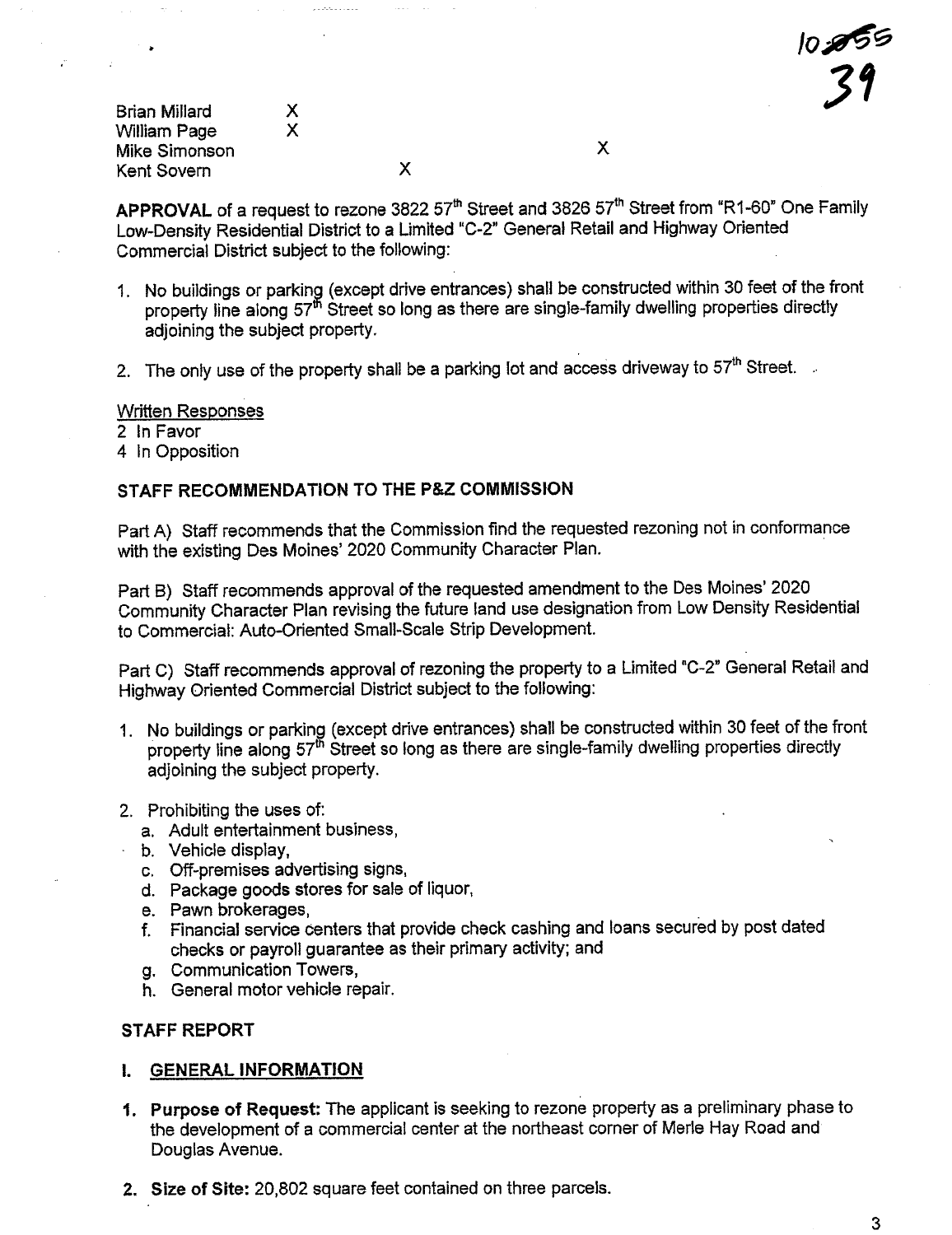- 3. Existing Zoning (site): "R1-60" One-Family Low-Density Residential District.
- 4. Existing Land Use (site): The subject property contains three single-family dwellings on three separate parcels.
- 5. Adjacent Land Use and Zoning:

North - "R1-60", Uses are single-family dwellngs.

South  $-$  "C-2", Use is Tuffy's motor vehicle repair.

 $East - "R1-60"$ , Uses are single-family dwellings.

West - "C-2", Uses are Shops at Merle Hay Commercial Center and vacant land.

- 6. General Neighborhood/Area Land Uses: The subject properties are residentially developed parcels one block east of the Merle Hay Mall major commercial corridor.
- 7. Applicable Recognized Neighborhood(s): Merle Hay Neighborhood Association.
- 8. Relevant Zoning History: On October 1,2009 the a Site Plan under design guidelines for Extension of Parking was approved by the Plan and Zoning Commission on 3822 and 3826 57<sup>th</sup> Street with the following conditions:
	- a. Compliance with all comments in the attached letter from the Permit and Development Administrator.
	- b. Compliance wih all minimum standards for landscaping as per the Des Moines Landscaping Standards in the Site Plan policies for buffer yards, parking lot perimeter and open space. This includes meeting material substitution provisions.
	- c. Provision of six-foot screening of the off-street parking with a solid wooden fence installed in accordance with a Permit. This includes any necessary easements for existing fences on adjoining property as an acceptable means of meeting the requirement.
	- d. Provision of a note on the plan that all required landscaping shall be certifed by the designer at installation prior to issuance of a Certificate of Zoning Compliance. The note should also indicate that required landscaping will be maintained or replaced in accordance with the approved schedule.
	- e. The applicant shall sign the 57th Street access right turn only for exiting traffc.

#### 9. 2020 Community Character Land Use Plan Designation: Low Density Residential.

10. Applicable Regulations: The Commission reviews all proposals to amend zoning regulations or zoning district boundaries within the City of Des Moines. Such amendments must be in conformance with the comprehensive plan for the City and designed to meet the crieria in §414.3 of the Iowa Code. The Commission may recommend that certain conditions be applied to the subject property if the property owner agrees in writing, in addition to the existing regulations. The recommendation of the Commission wil be forwarded to the City CounciL.

#### II. ADDITIONAL APPLICABLE INFORMATION

1. Landscaping & Buffering: As long as there are single-family residential dwellings on the west side of  $57<sup>th</sup>$  Street directly adjoining the subject property, staff recommends that no buildings or parking (except drive entrances) be developed within 30 feet of the front property line along  $57<sup>th</sup>$  Street. Landscaping will be required as applicable to "C-2" Districts. This includes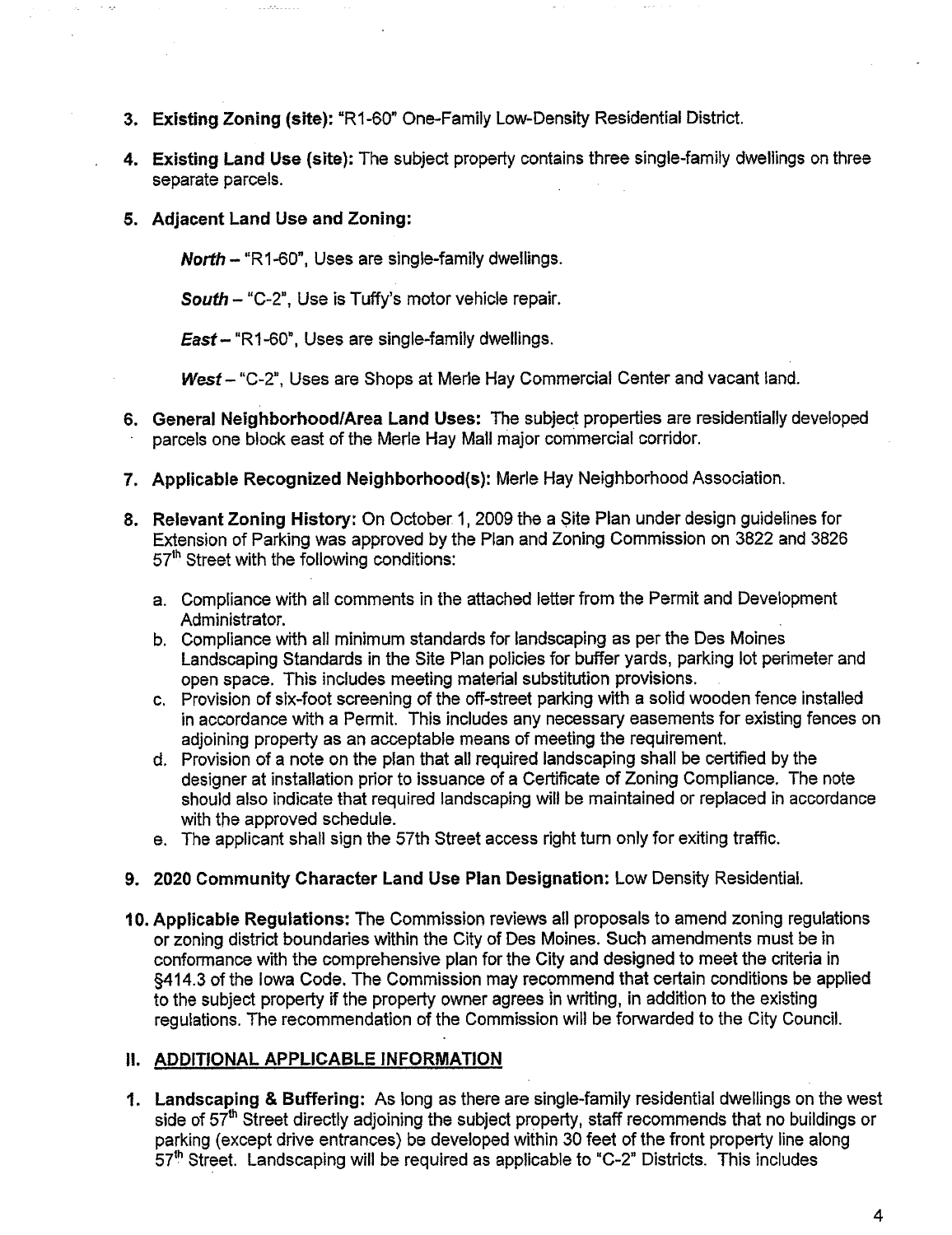$10 - 955$ 31

requirements for buferyard setbacks, screening and plantings along remaining residential property lines reviewed as an administrative Site Plan.

- 2. Access or Parking: Access from Commercial Zoning Districts is reviewed as part of an administrative Site Plan review.
- 3. Applicant Proposed Use Limitations: The submitted application indicated that the owner would agree to limit uses on the properties requested for rezoning as follows:

On the 3822 and 3826 57<sup>th</sup> Street property the owner would agree to prohibit the uses of adult businesses, vehicle display (excluding vehicle rental), off-premises advertising signs, pawn brokerages, payroll loan offices, and general motor vehicle repair.

On the 3814 57<sup>th</sup> Street property the owner would agree prohibit the uses of adult businesses, vehicle display (excluding vehicle rental), off-premises advertising signs, pawn brokerages, On the 3814 57" Street property the owner would agree promok the uses of addit t<br>vehicle display (excluding vehicle rental), off-premises advertising signs, pawn brol<br>payroll loan offices.

Staff believes that general motor vehicle repair and vehicle display (including vehicle rental) would not be appropriate on any of the subject properties, due to the existing residences adjoining and across 57<sup>th</sup> Street. Should the applicant have actual proposed development of those uses, an amendment to the Zoning to remove conditions could be sought. Also Package goods stores for the sale of liquor and Communication Towers would not be appropriate this close to a single-family residential neighborhood.

4. Des Moines' 2020 Community Character Plan: The future land use designation for the subject property is currently Low Density Residential and would therefore require amendment to the Commercial: Auto-Oriented Small-Scale Strip Development design to allow for the proposed rezoning. The Merle Hay Neighborhood Plan was adopted as an element of the Des Moines Community Character Plan in October 2008. While the Plan did not revise the future land use for the subject property, it did contemplate support for redevelopment along the Merle Hay Road commercial corridor. The Plan seeks to "Keep the Merle Hay commercial corrdor a vibrant commercial destination" as a primary commercial goal.

Staff believes that redevelopment of the intersection will require greater commercial depth in order to provide necessary parking, open space and landscaping under the current design guidelines and policies for Site Plans. Furthermore, public streets provide better transition separation from commercial use to neighboring residential use than buffering directly at adjoining property lines. Therefore it is appropriate to amend the future land use to a commercial designation for the full depth of the block between Merle Hay Road and 57th Street to allow for redevelopment.

## SUMMARY OF DISCUSSION

Erik Lundy presented staff report and recommendation.

Greg Jones asked what if the existing single-family dwelling at 3818 57<sup>th</sup> Street goes away at some point what is the trigger for allowing the zoning restriction regarding setbacks to go away.

Erik Lundy stated the way the condition is worded so the zoning restriction on the setback would be moot if the single-family dwelling at 3818 57<sup>th</sup> Street was removed.

## Jacqueline Easley joined the meeting

Greg Jones asked if the residential house were to go away would the use restriction still remain.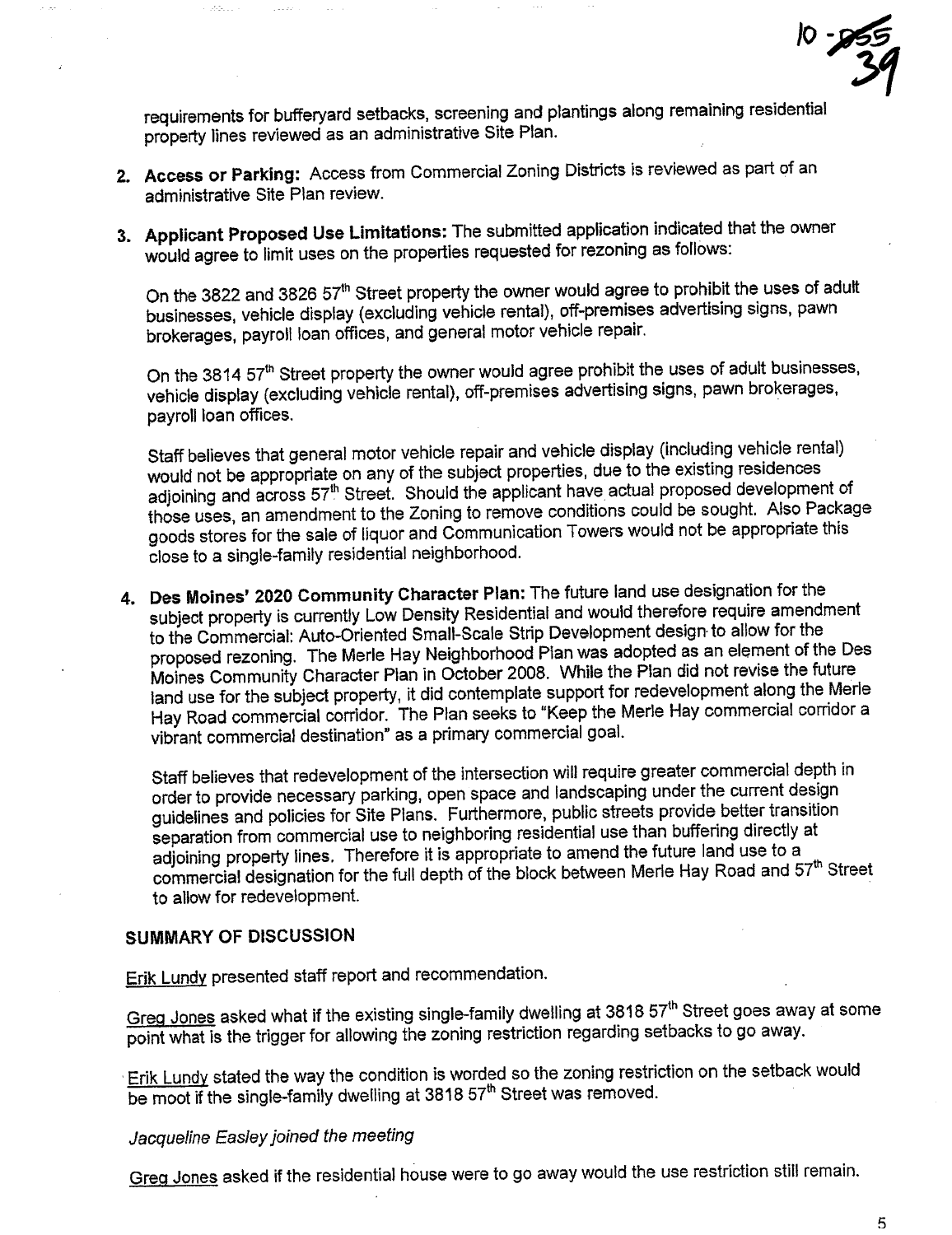Mike Ludwig stated the use restrictions would remain.

Mike Simonson 1717 Ingersoll, representing Rich Eychaner stated they support staff recommendations except for two items. The first issue is the prohibition of general motor vehicle repair on 3814 57<sup>th</sup> Street. Should Tuffy want to expand they would not be allowed to expand to<br>this lot without coming back and amending the rezoning. The applicant requests that the rezoning this lot without coming back and amending the rezoning. The applicant requests that the rezoning allow general motor vehicle repair on 3814 57" Street only. The second issue is the prohibition of vehicle display use on 3822 and 3826 57th Street. Rich is talking to an entity that leases new cars and unfortunately car leasing falls under the definition of a'vehicle display lot. The applicant would like the ability to park those cars on 3822 and 3826 57<sup>th</sup> Street.

Dann Flaherty voiced his concern about the little island of residential property that is left (3818 57<sup>th</sup> Street) and asked why the Commission should abandon that person because they happen to be residential.

Mike Simonson stated the rezoning would allow the applicant to tie all the properties together and at some point in time 3818 57<sup>th</sup> Street will likely become a commercial use.

## CHAIRPERSON OPENED THE PUBLIC HEARING

### The following spoke in opposition

<u>Jeff Anderson,</u> Dickinson Law Firm 699 Walnut Street stated he is the grandson and representing<br>the Donnenwerths at 3818 57<sup>th</sup> Street, Jacki Grove of 3831 57<sup>th</sup>, and Ron Fenton of 3815 57<sup>th</sup> the Donnenwerths at 3818 57th Street, Jacki Grove of 3831 57th, and Ron Fenton of 8816 57th, and Ron Fenton of  $\frac{1}{2}$ Street. He also filed a lawsuit regarding a previous Site Plan approval for extension of parking into<br>The capaca drive from a a residential district for 3822 and 3826 57th Street. They are opposed to the access drive from a commercial establishment to 57" Street as they believe it substantially deteriorated incredibility character of the street and unfairly impedes the neighbor's enjoyment of their property and quality of life. The proposed rezoning would put the Donnenwerths, who have been living there for 60 years in an island surrounded by two commercial properties and a street that now has access to commercial property. This is a definition of spot zoning. Finally, the access drive onto 57<sup>th</sup> Street and the proposed rezoning are contrary to the City's 2020 Community Character Plan. Page 74 which states that new commercial development and expansion of existing commercial along major corridor should front upon and have primary access from the major corndors and not from an adjacent residential side street.

Brian Millard asked if Mr. Anderson considered the access onto 57<sup>th</sup> Street to be a "primary" access.

Jeff Anderson stated the primary access would definitely be from Merle Hay and Douglas but the issue is the second sentence that states it is inappropriate to introduce commercial traffic into or through a residential area.

Mary Donnenwerth 3818 57<sup>th</sup> Street stated she has been a resident on 57<sup>th</sup> Street for 60 years and<br>is unhappy about the rezoning. The access has been used as an entrance and exit. The concerns is unhappy about the rezoning. The acèess has been used as an entrance and exit. The concerns of the rezoning are the bottleneck on 57th and Douglas causing more trains and the decrease in property value. She asks for consideration and time when making a decision.

Will Page asked if she was a member of the Merle Hay Neighborhood Association.

Mary Donnenwerth stated she was not a member.

Jacki Grove 3831 57<sup>th</sup> Street expressed concern that the bar is located across the street. The concern is the bar patrons standing outside of the bar and the safety of the 'children playing in the front yard with patrons drinking and exiting onto 57<sup>th</sup> Street.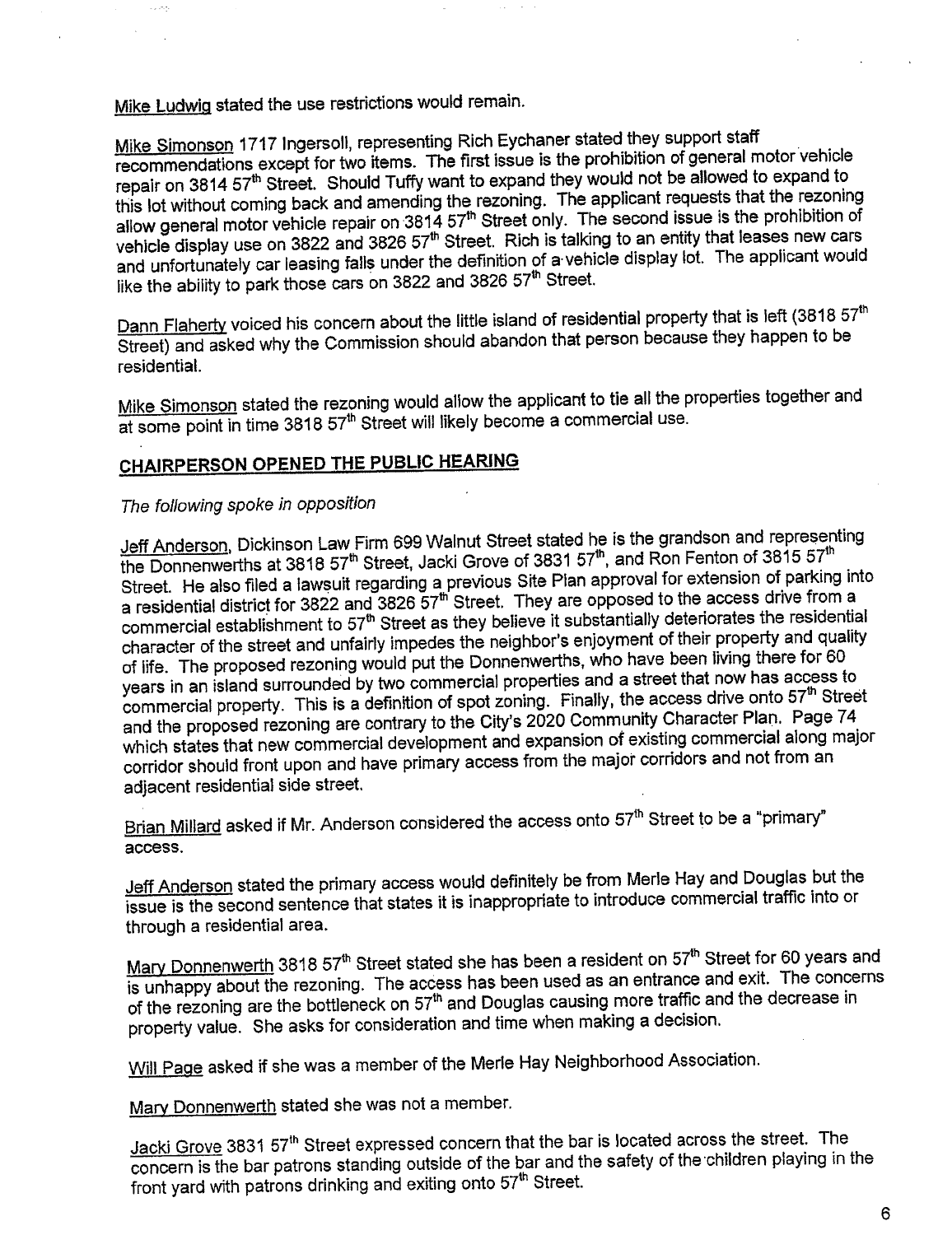Ron Fenton 3815 57<sup>th</sup> Street stated his concern is the lighting that flashes across the street and people are not complying with the right turn only sign.

Jack Grove 3831 57<sup>th</sup> Street stated he has the same concern as Jacki and states that it is hard to make a left on 57<sup>th</sup> to Douglas at anytime of the day.

#### Rebuttal

Mike Simonson stated that when Mr. Eychaner purchased the property 6 years ago the bar was already there. However, when the lease comes up next year it will not be renewed. The other bar in the existing building has quite some time left on it. He reiterated that 57<sup>th</sup> Street is not the primary access and the overall site has only one full access point. It is not a spot zoning because residential zoning remains across the street from 3818 57<sup>th</sup> Street. The applicant seeks rezoning to allow them to move quickly when opportunity presents itself. The off street loading is associated with commercial property and the applicant would not allow truck traffic to enter the property from 57<sup>th</sup> Street. The most compelling issue is the Merle Hay Neighborhood Association Plan which the Plan and Zoning Commission and the City Council adopted. It contemplates rezoning of residential properties along the Merle Hay and Douglas corridors to support redevelopment of existing commercial properties.

Greg Jones asked about the north parcel. Why does the applicant believe it is necessary to rezone property at 3822 and 3826 57<sup>th</sup> Street now?

Mike Simonson stated that one reason is those opposed have filed suit to prohibit an access to 57<sup>th</sup> Street. If the property is zoned commercial the driveway is allowed by right.

Leisha Barcus asked if the applicant was asking for the automobile use because of the potential tenant.

Mike Simonson stated that they don't know for sure, but would like the commercial zoning.

Dann Flaherty expressed concern that they are isolating the 3818 57<sup>th</sup> Street.

Mike Simonson stated that is the reason the site plan approval process is in place.

Leisha Barcus asked if the use of 3822 and 3826 57<sup>th</sup> Street could be restricted to only a parking lot and driveway to 57<sup>th</sup> Street.

Mike Ludwiq stated that the Commission can recommend any condition that they want on the zoning. The applicant would have to agree to those conditions in writing prior to the City Council hearing and the Council would have to vote to approve those conditions.

The Comprehensive Plan is a policy guide for the City. The Zoning Ordinance and the Site Plan Ordinance are law implement the Comprehensive Plan. Under either "R1-60" or "C-2" zoning a driveway to 57<sup>th</sup> Street can be allowed. The Plan and Zoning Commission granted a driveway under the provisions in the "R1-60" district. The neighbors have challenged that approval. The driveway would be allowed by right under the "C-2" zoning.

The Merle Hay Neighborhood Plan did anticipate future actions to rezone residential properties abuting existing commercial properties along Merle Hay Road and Douglas Avenue corridors. The reason they did not do those changes as part of the neighborhood plan was if the City legislatively rezoned those. properties it would not be able to put any conditions on the zoning of those properties. The idea was as individual projects came forward those projects would be evaluated for their impacts on the neighborhood and the appropriate conditions could be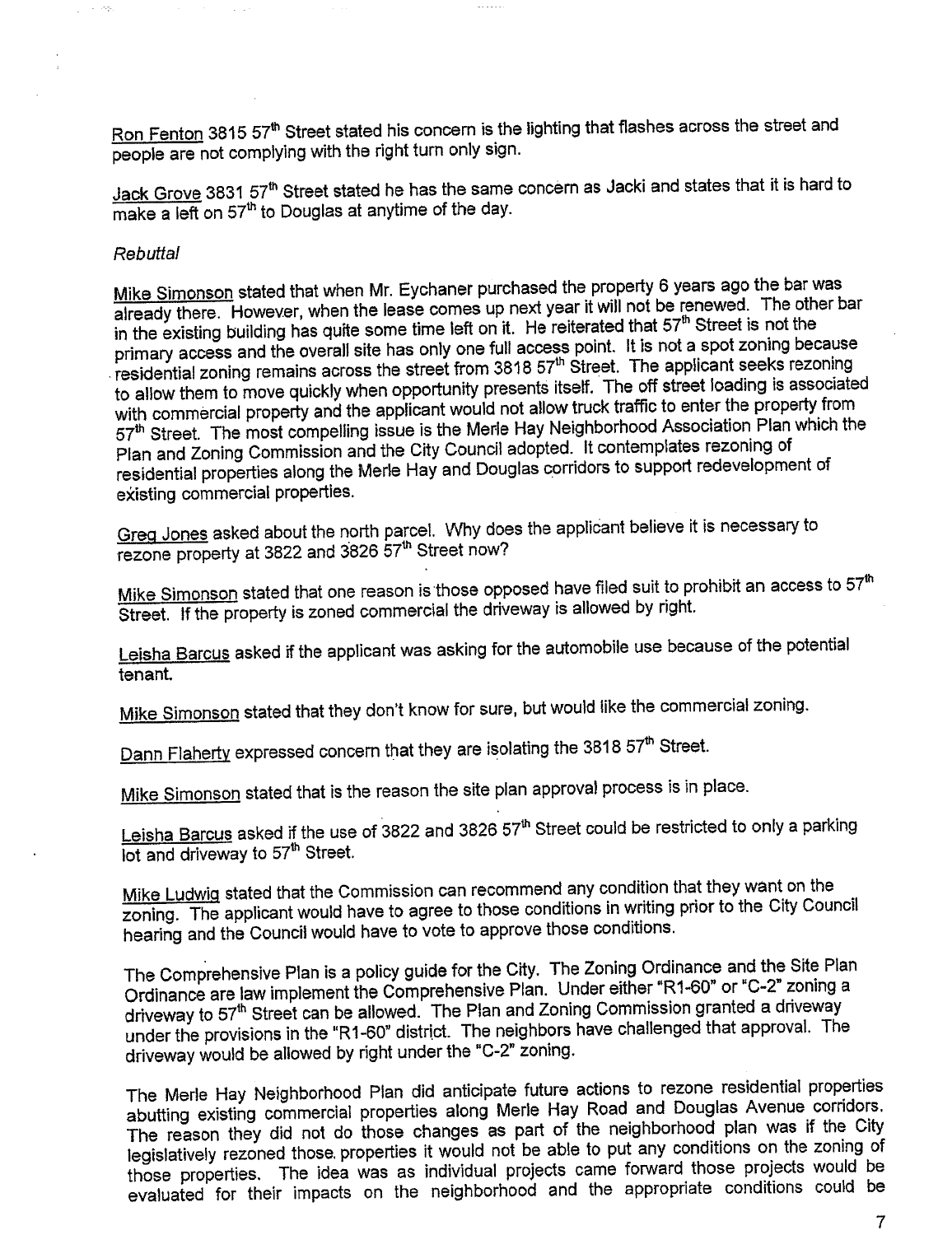

recommended to be placed on the zoning of those properties. The staff recommendation that was presented to the Commission had numerous conditions which attempted to address impacts on the residential neighborhood.

.. ~

## CHAIRPERSON CLOSED THE PUBLIC HEARING

Kent Sovern asked for separate votes on the properties.

Mike Simonson asked if there are no "C-2" uses allowed on 3822 and 3826 57<sup>th</sup> Street does that mean they can even park on it?

Dann Flaherty clarified that what Leisha was saying is only parking would be permitted with an  $\overline{access}$  drive to 57<sup>th</sup> Street.

Will Page asked what position did the Merle Hay Neighborhood Association take.

Erik Lundy showed a copy of the letter from the Merle Hay Neighborhood Association in support of the Site Plan to expand the parking lot with a driveway to 57<sup>th</sup> Street and redevelopment of the NE corner of Merle Hay Road and Douglas Avenue.

Leisha Barcus moved staff recommendation for 3814 57<sup>th</sup> Street except the prohibition on general motor vehicle repair and 3822 and 3826 57<sup>th</sup> Street to restrict all "C-2" uses except for the parking lot and an access to 57<sup>th</sup> Street.

Kent Sovern asked that a friendly amendment be added that would require any development on 3814 57<sup>th</sup> Street to provide a buffer of 27 feet to 3818 57<sup>th</sup> Street.

Leisha Barcus asked for the applicant's input on the friendly amendment.

Mike Simonson stated the applicant would not be in support of the friendly amendment because they would end up with a buffer yard wider than the entire width of the residence.

Brian Milard stated that the Plan and Zoning Commission could propose a condition that any redevelopment of 3814 57<sup>th</sup> Street will require a Site Plan review by the Plan and Zoning Commission.

Leisha Barcus stated objected to Kent's friendly amendment but agrees with Brian to put a condition requiring Plan and Zoning Commission review for any redevelopment of 3814 57<sup>th</sup> Street.

Mike Ludwig asked that the applicant address their timeline to install landscaping since they were unable to install before the weather changed and if the landscaping on the approved Site Plan exceeds "C-2" standards.

Mike Simonson stated as soon as they can in the spring it will go in, right now it is purchased and sitting in a nursery. He confirmed that the approved landscaping exceeds "C-2" minimum standards.

Brian Milard asked that the applicant would take a look at the lighting overspil.

Mike Simonson agreed.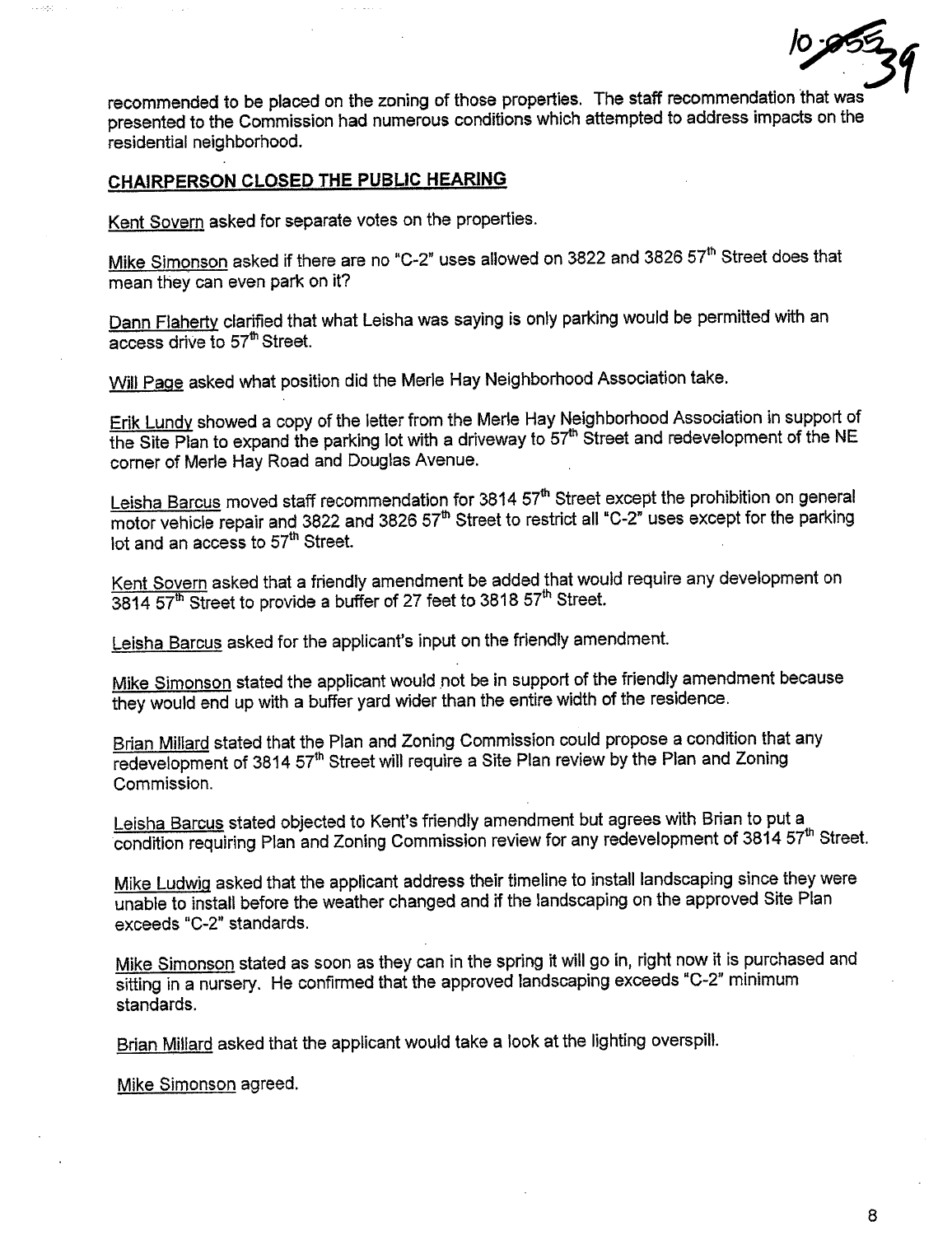### COMMISSION ACTION

Leisha Barcus moved staff recommendation to find the requested rezoning not in conformance with the existing Des Moines' 2020 Community Character Plan.

Motion passed 10-0.

Leisha Barcus moved staff recommendation to amend the Des Moines' 2020 Community Character Plan revising the future land use designation from Low Density Residential to Commercial: Auto-Oriented Small-Scale Strip Development.

Motion passed 8-2 (Dann Flaherty and Jim Martin were in opposition).

Leisha Barcus moved to approve the rezoning of 3814 57<sup>th</sup> Street from "R1-60" One Family Low-Density Residential District to a Limited "C-2" General Retail and Highway Oriented Commercial District subject to the following:

- 1. No buildings or parking (except drive entrances) shall be constructed within 30 feet of the front property line along 57<sup>th</sup> Street so long as there are single-family dwelling properties directly adjoining the subject property. (3818 57<sup>th</sup> Street)
- 2. Prohibiting the uses of:
	- a. Adult entertainment business,
	- b. Vehicle display,
	- c. Off-premises advertising signs,
	- d. Package goods stores for sale of liquor,
	- e. Pawn brokerages,
	- f. Financial service centers that provide check cashing and loans secured by p checks or payroll guarantee as their primary activity; and<br>g. Communication Towers,
	-
	- h. General motor vehicle repair.
	- h. Any redevelopment of the site shall be subject to Site plan review by the Plan and Zoning Commission.

Motion passed 7-3 (Dann Flaherty, Jim Martin and Will Page were in opposition).

Leisha Barcus moved to approve the rezoning of 3822 57<sup>th</sup> Street and 3826 57<sup>th</sup> Street from "R1-60" One Family Low-Density Residential District to a Limited "C-2" General Retail and Highway Oriented Commercial District subject to the following:

- 1. No buildings or parking (except drive entrances) shall be constructed within 30 feet of the front property line along 57<sup>th</sup> Street so long as there are single-family dwelling properties directly adjoining the subject property.
- 2. The only use of the property shall be a parking lot and access driveway to  $57<sup>th</sup>$  Street.

Motion passed 9-1 (Kent Sovern was in opposition).